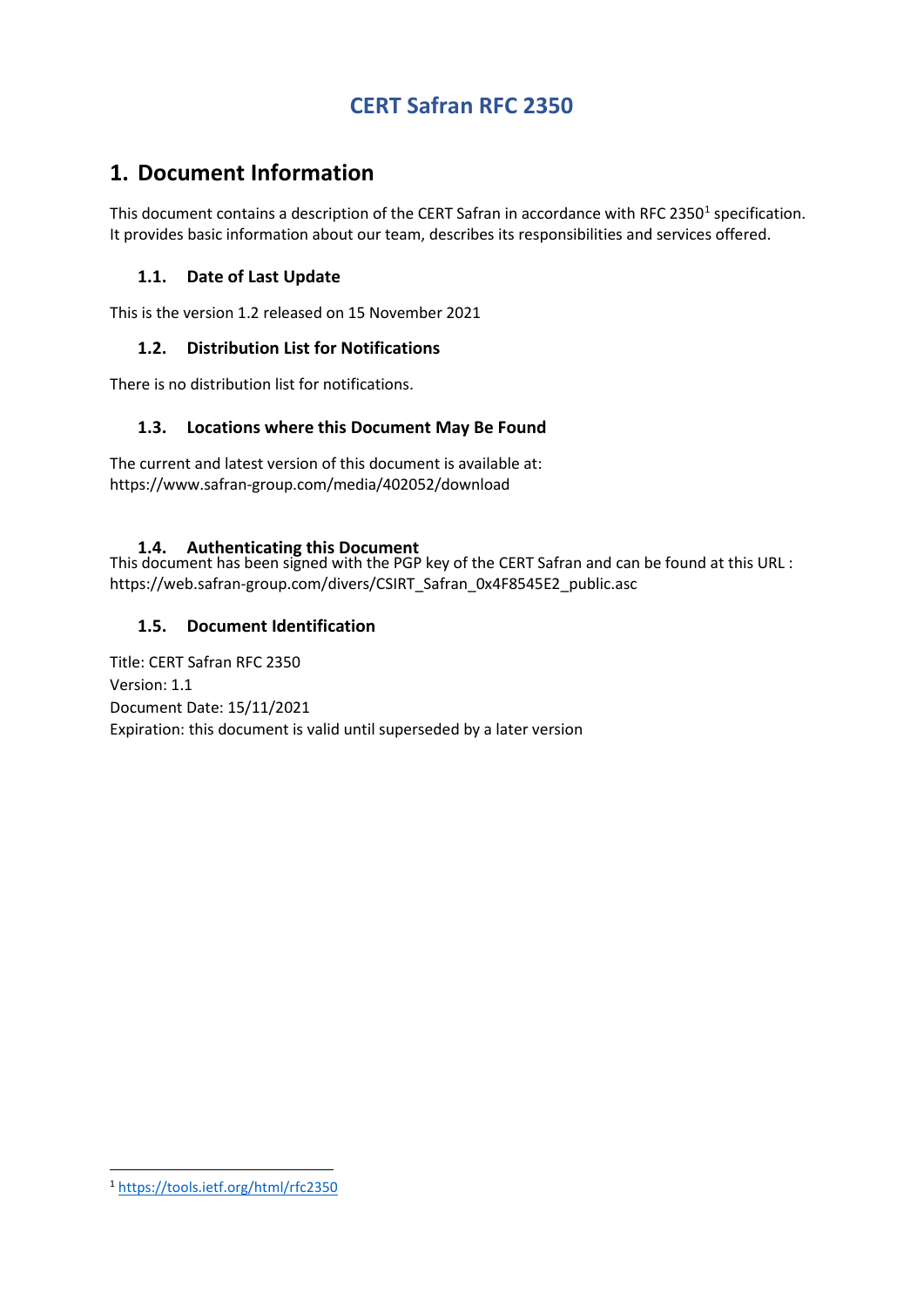# **2. Contact Information**

## **2.1. Name of the Team**

Short name: CERT Safran Full name: CERT Safran

#### **2.2. Address**

CERT Safran 46 rue Camille Desmoulins 92130 Issy-Les-Moulineaux

#### **2.3. Time Zone**

CET/CEST: Europe/Paris (GMT+01:00, and GMT+02:00 on DST)

## **2.4. Telephone Number**

+33 6 31 24 26 27

## **2.5. Facsimile Number**

None available

## **2.6. Other Telecommunication**

None available

## **2.7. Electronic Mail Address**

cert[at]safrangroup.com

## **2.8. Public Keys and Encryption Information**

PGP is used for functional exchanges with external CSIRT / CERT.

- User ID: CERT Safran <cert@safrangroup.com>
- Key ID: 4F85 45E2
- Fingerprint: C011 1096 C46B CCE0 BEF9 9EC1 B6C9 3296 4F85 45E2

It can be retrieved from one of the usual public key servers.

#### **2.9. Team Members**

The CERT Safran representative is Nicolas LOUIS The full list of the team members is not publicly available. The team is made of Cybersecurity analysts.

#### **2.10. Other Information**

None

#### **2.11. Points of Customer Contact**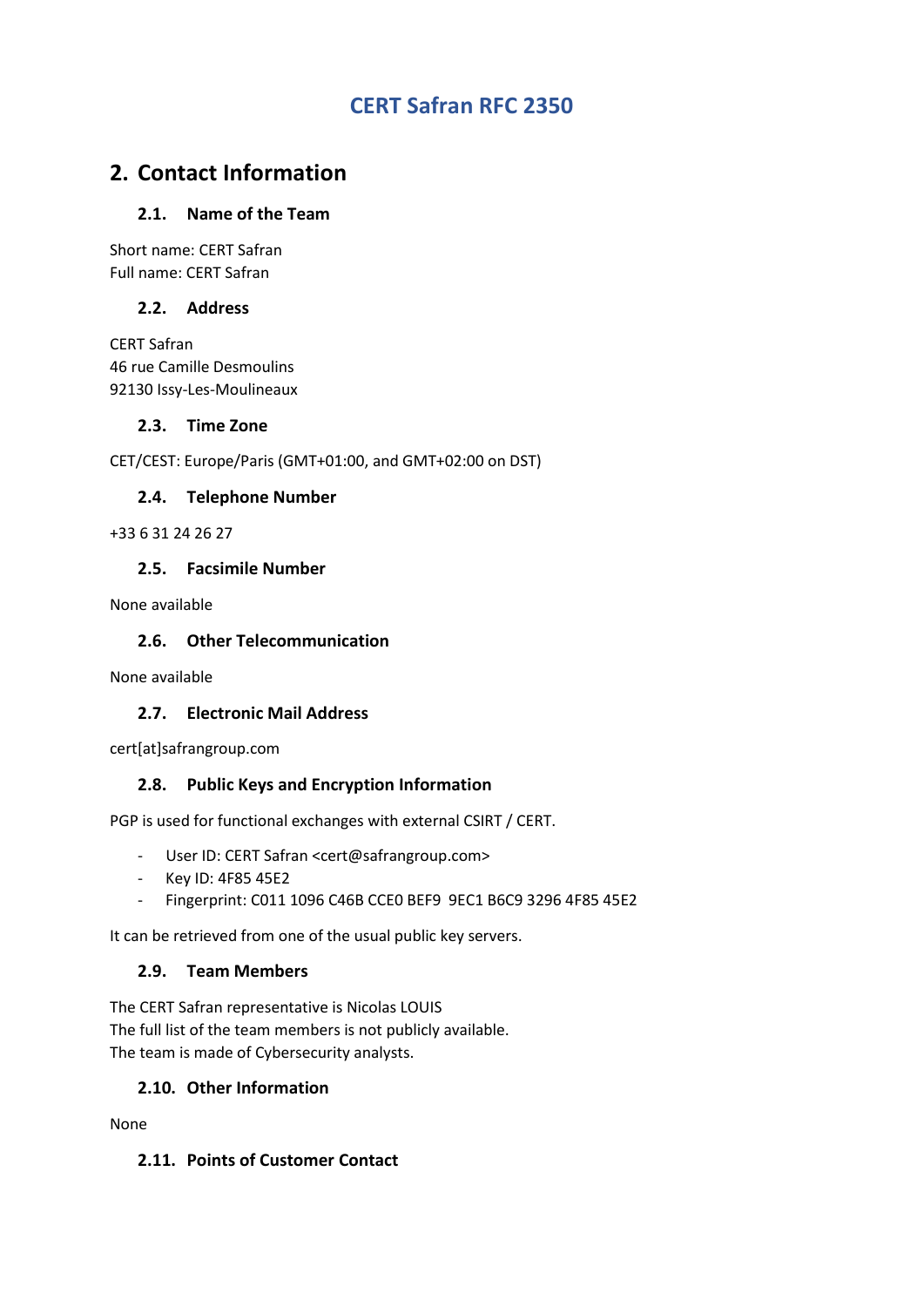CERT Safran prefers to receive incident reports via e-mail through the email address mentioned in 2.7.

Please use our PGP key to ensure integrity and confidentiality.

In case of emergency, please specify the [URGENT] tag in the subject field in your e-mail.

CERT Safran operate during regular business hours (9:00 AM-6:00 PM from Monday to Friday).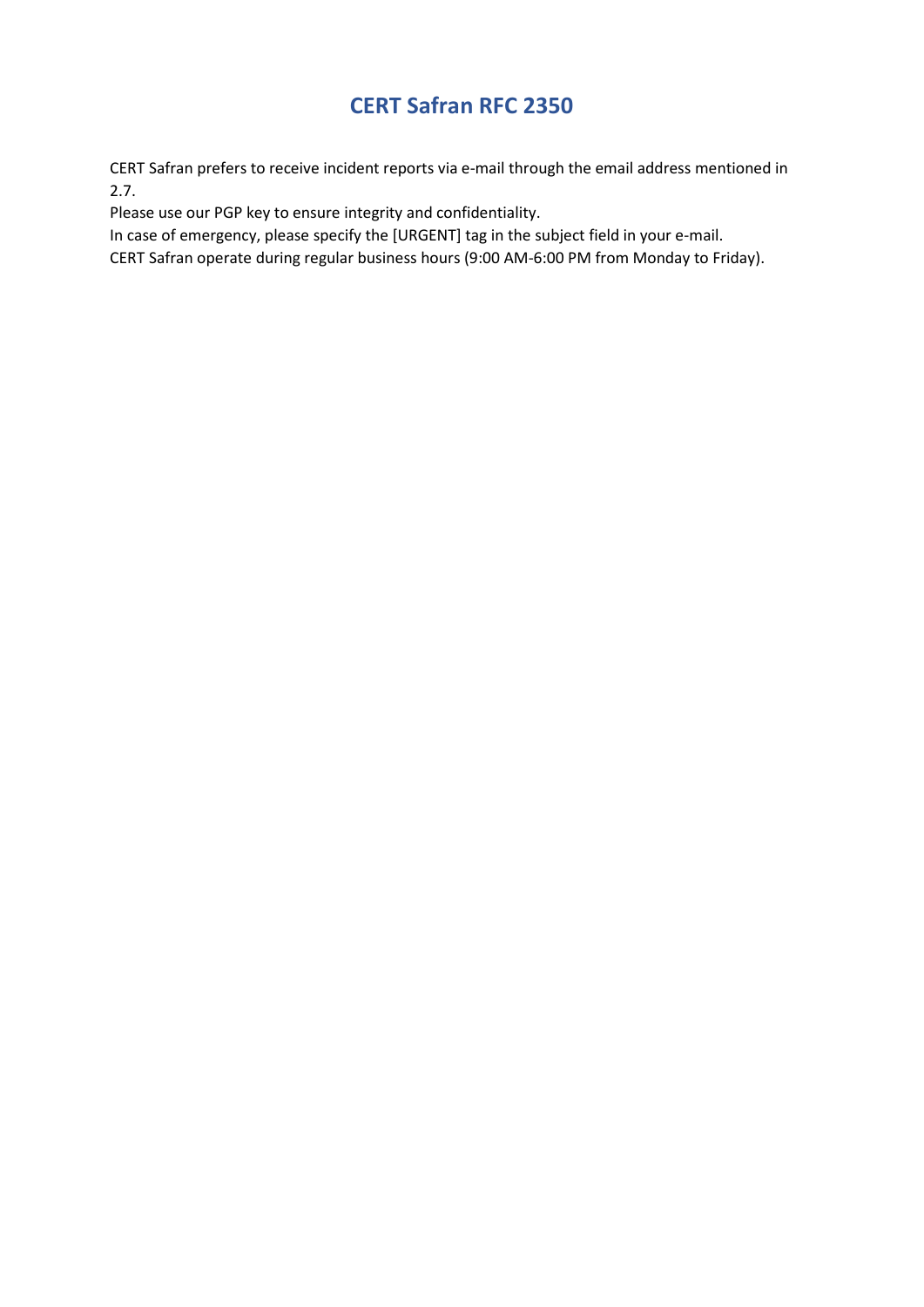# **3. Charter**

## **3.1. Mission Statement**

The CERT Safran Team's activities are non-profit and fully financed by Safran S.A. The CERT Safran Team operate on the IT system of his constituency. The mission of the CERT Safran is to:

- Investigate, respond and coordinate cybersecurity incident that can affect Safran Group's asset
- Provide vulnerabilities and cyber threat intelligence report to all CERT Safran constituency
- Deploy and maintain tools related to the security incident response
- Maintains relationship with different CERTs

## **3.2. Constituency**

Our constituency includes Safran Group and all its subsidiaries where Safran operate the IT.

## **3.3. Sponsorship and/or Affiliation**

CERT Safran is a private CERT in the aerospace sector. It is owned, operated and financed by Safran S.A.

## **3.4. Authority**

The CERT Safran operate with the authority delegated by the Safran CISO. The CERT Safran is responsible for coordinating the incident response and investigate artifacts for the Safran Group's assets.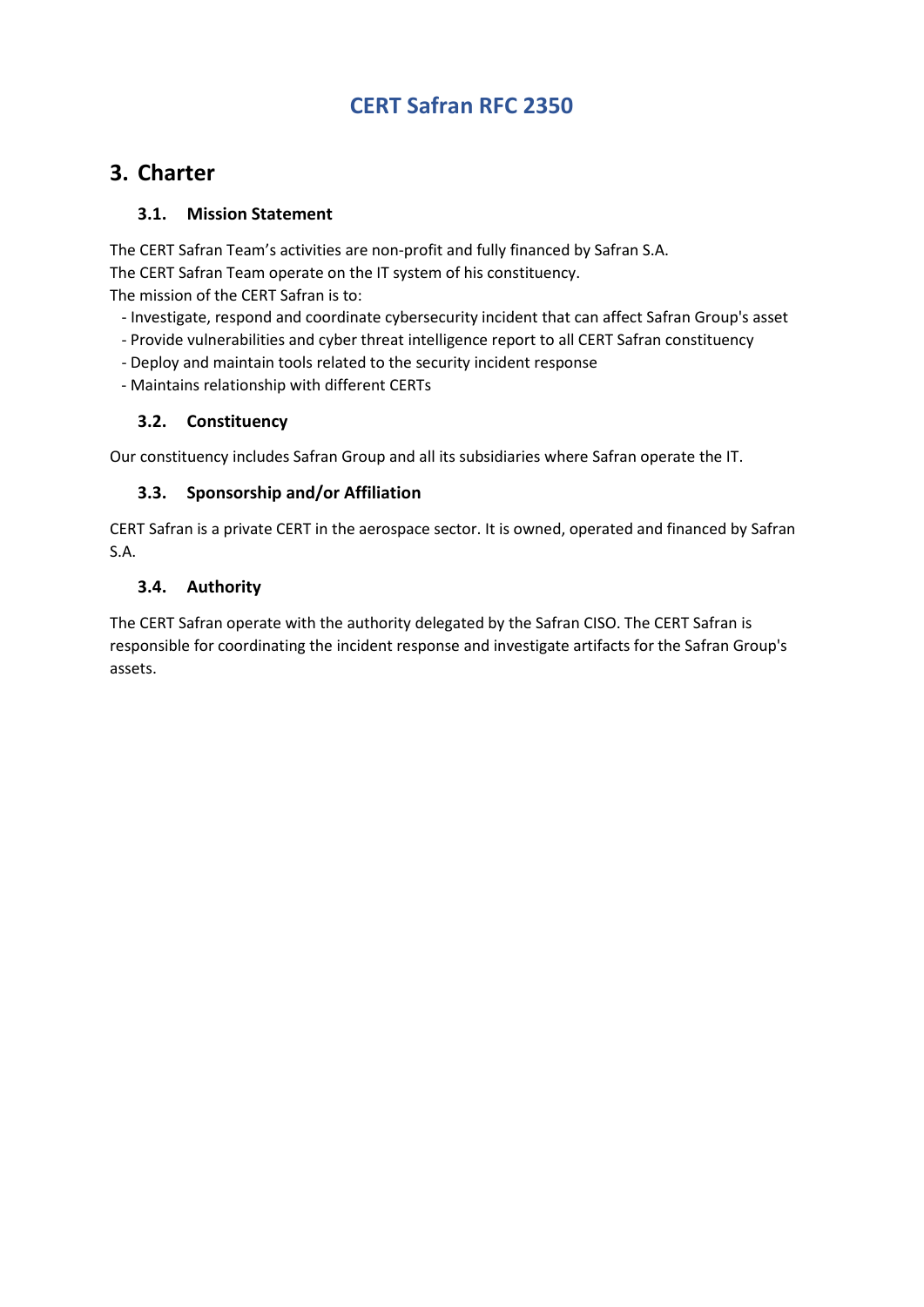# **4. Policies**

## **4.1. Types of Incidents and Level of Support**

CERT Safran manages all type of cybersecurity incidents that occur, or threaten to occur, within its constituencies.

The level of support depends on the type and severity of the given security incident, the amount of affected entities, and our resources at the time.

During regular business hours (9:00 AM-6:00 PM from Monday to Friday) CERT Safran acknowledge incidents within 24 hours.

## **4.2. Co-operation, Interaction and Disclosure of Information**

CERT Safran exchanges all necessary non-restricted information with other CSIRTs / CERTs as well as with other affected parties involved on in the incident or incident response process.

Incident or vulnerability related information would not be publicly disclosed without the agreement of all involved parties.

## **4.3. Communication and Authentication**

CERT Safran recommend sending all information through encrypted email.

CERT Safran support the TLP (Traffic Light Protocol) in order to classify information sharing ability.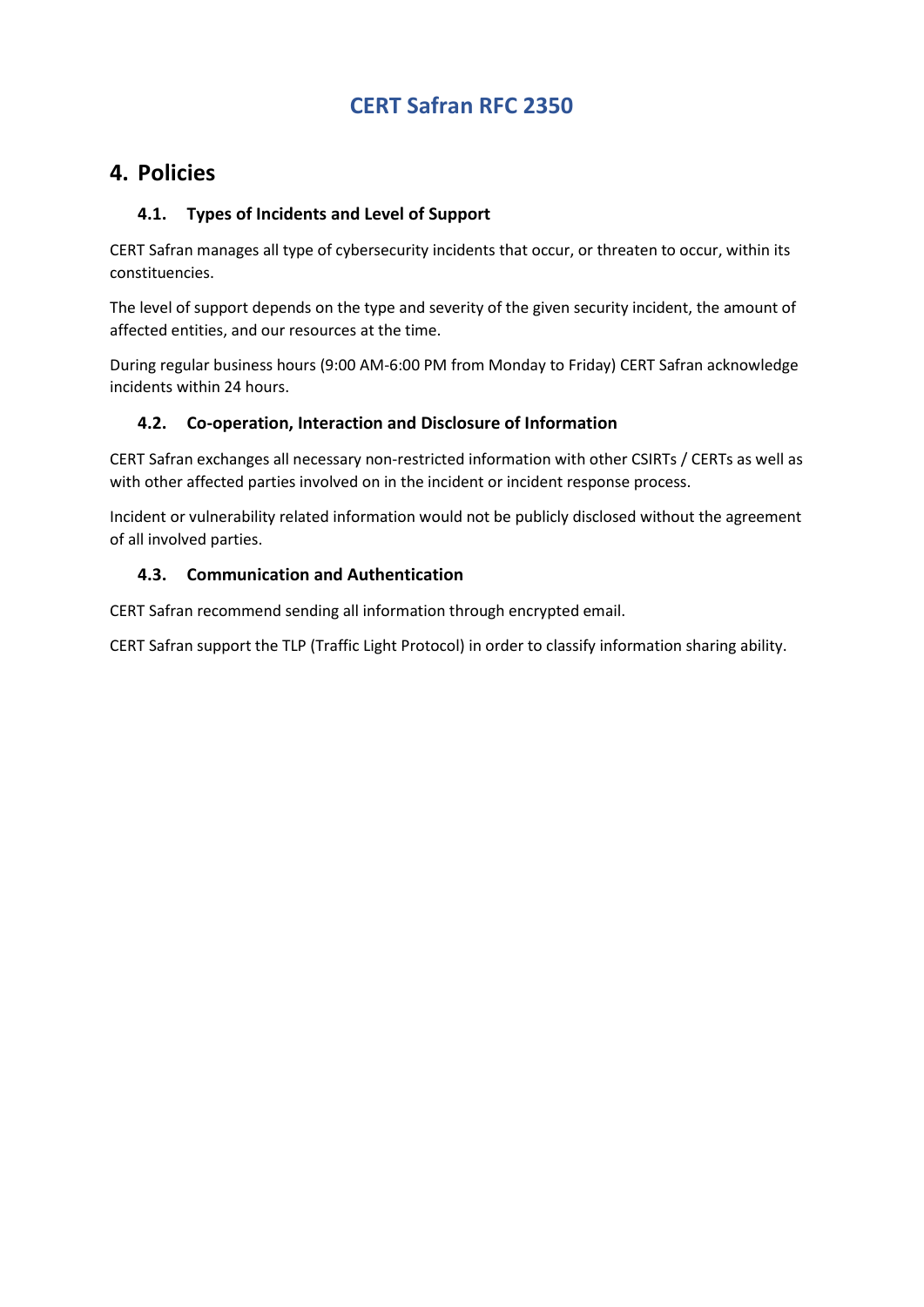# **5. Services**

## **5.1. Incident response**

The CERT Safran offer the following incident response services:

- Alerts and warnings
- Incident handling
- Incident analysis
- Incident response on site
- Crisis management
- Incident coordination
- Vulnerability analysis
- Vulnerability coordination
- Forensic analysis

## 5.1.1. Incident Triage

When an incident is declared to the CERT Safran a first pass of triage is performed to assess the seriousness of the impacted assets. Then the incident get a criticality note. The note can be reviewed during the incident handling and defines the priority of the treatment.

## 5.1.2. Incident Coordination

The incident coordination involve the following service

- Provide a quick treatment action plan after the incident's detection
- Collection of technical evidence
- Identification of the perimeter impacted by the incident
- Proposition of immediate corrective measures
- Determining the initial cause of the incident

## 5.1.3. Incident Resolution

At the end of an incident, CERT Safran will provide:

- Proposition long-term corrective measures
- Informal feedback to the team concerned by the incident
- A forensic investigation report, when necessary

#### **5.2. Proactive activities**

The CERT Safran offers the following proactive activities services:

- Announcements
- Threat Hunting
- Technology watch
- Cyber Threat Intelligence
- Cyber security alerts publication
- Knowledge gathering on cyber threat actors